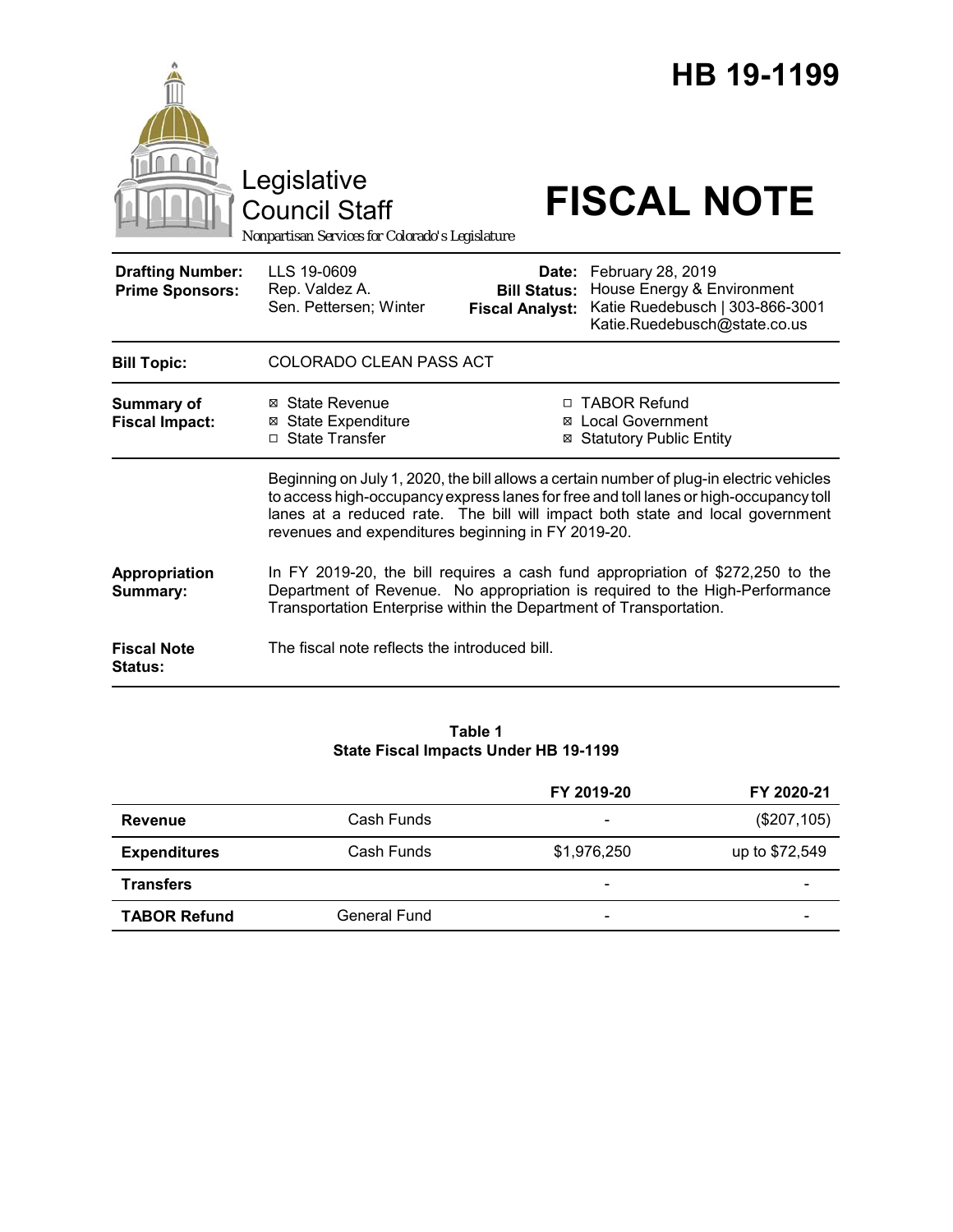# **Summary of Legislation**

Beginning on July 1, 2020, the bill creates a program that allows a certain number of plug-in electric motor vehicle owners to access standard high-occupancy vehicle lanes for free and toll lanes or high-occupancy toll lanes (express lanes) for one-half the amount of the usual toll rate no matter the number of occupants.

**Qualifying vehicles.** In order to be eligible for the program, a plug-in electric motor vehicle must be less than 19,500 pounds and:

- able to store electricity in a rechargeable battery pack that can be recharged from an external electricity source and uses that energy for propulsion; or
- qualify for the federal electric motor vehicle credit.

Beginning on July 1, 2020, owners of plug-in electric motor vehicles may apply to participate in the program. Vehicles qualify to participate in the program if:

- the owner purchased a new qualifying vehicle and the vehicle is in its first through third year of service; or
- the owner purchased a used qualifying vehicle and the owner is registering the vehicle for the first through third year of ownership.

The number of qualifying vehicles applying for the program cannot exceed:

- 10,000 vehicles from July 1, 2020 to January 1, 2021;
- 20,000 vehicles from July 1, 2021 to January 1, 2022;
- 40,000 vehicles from July 1, 2022 to January 1, 2023;
- 80,000 vehicles from July 1, 2023 to January 1, 2024; and
- 120,000 vehicles from July 1, 2024 onward.

Beginning on July 1, 2022, if an vehicle owner chooses to participate in the program, qualified vehicle owners must pay a \$35 fee upon registration, to be deposited in the Statewide Transportation Enterprise Special Revenue Fund. Qualified and approved vehicles must display an identifying exemption permit and a transponder.

*Initial program administration.* The High-Performance Transportation Enterprise (HPTE) within the Colorado Department of Transportation (CDOT) will administer the program, along with the Colorado Department of Revenue (DOR). HPTE and DOR must coordinate to ensure that HPTE, along with DOR and county Division of Motor Vehicles offices, know when a vehicle owner is eligible to pay the fee. In addition, DOR must notify HPTE when a fee is paid. CDOT is required to annually report to the General Assembly at its annual State Measurement for Accountable, Responsive, and Transparent Government (SMART) Act hearing about the program. CDOT may promulgate rules to ensure the implementation, administration, and enforcement of the program.

*Initial restriction or elimination of the program. If CDOT, in consultation with the Regional* Transportation District (RTD), determines through its periodic level-of-service evaluation that the program over the next three months will violate contractual level of service guarantees (i.e. traffic speeds in Express Lanes) or will be unable to satisfy debt service coverage requirements, CDOT may restrict or eliminate the program. In addition, if the U.S. Department of Transportation determines that the program would disqualify the state from receiving federal funds, the program will be eliminated.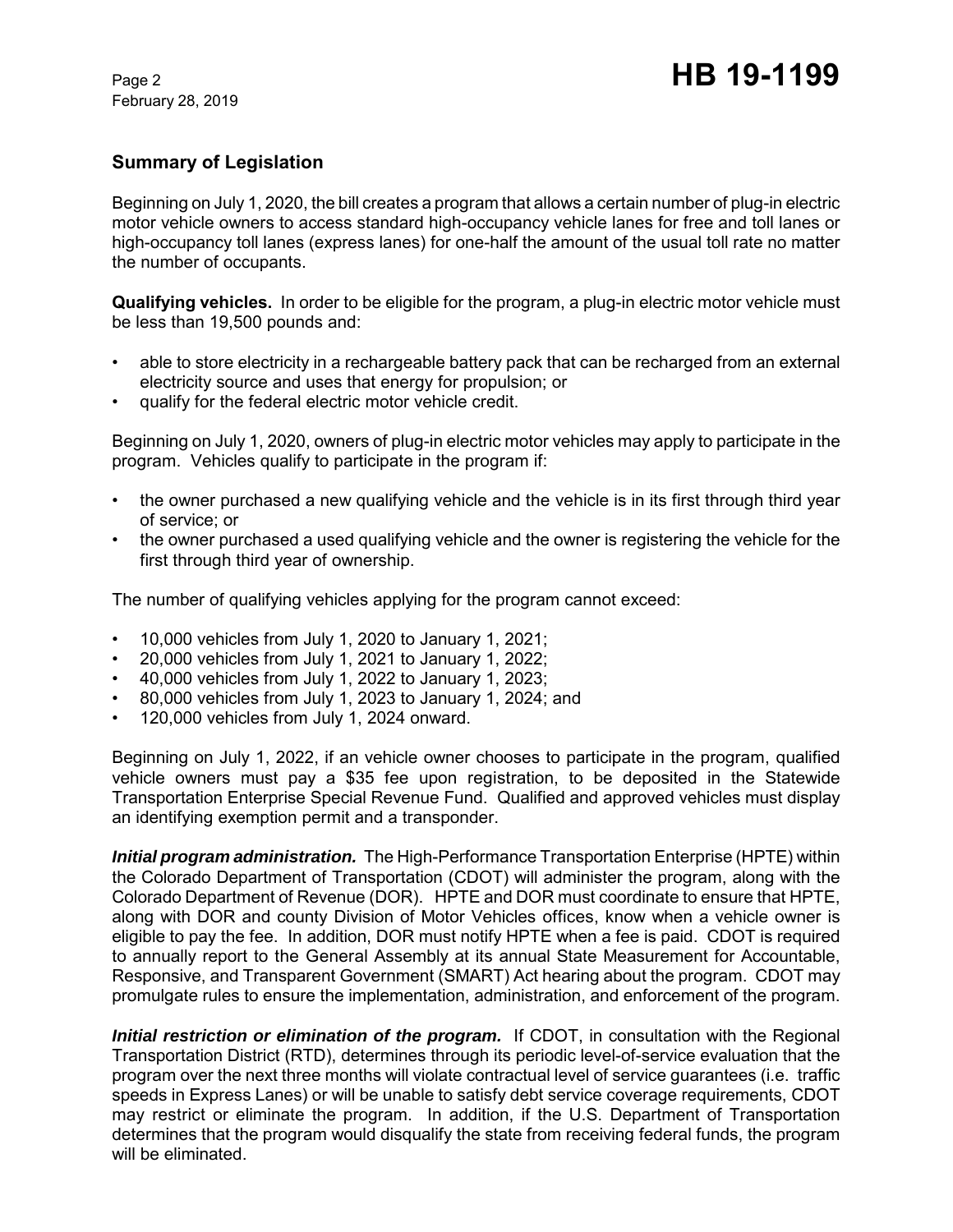**Low-emission or hybrid program.** Currently, CDOT administers a program that allows pre-approved low-emission or hybrid vehicles to use express lanes with a single occupant and without paying a toll. Under the bill, this exemption is repealed effective on the vehicle's first registration after July 1, 2022. The program is fully repealed on July 1, 2023.

## **Background**

**High-Performance Transportation Enterprise.** CDOT oversees HPTE, which is a government-owned business that has the authority to issue revenue bonds, and receives less than 10 percent of its revenue from state and local government sources. HPTE is tasked with actively pursuing innovative means of transportation finance through public-private partnerships, operation of concession agreements, and fee-based projects. Money in the Statewide Transportation Enterprise Special Revenue Fund is continuously appropriated to HPTE.

**Standard HOV lane.** A standard HOV lane, such as the lane on US 85/Santa Fe Drive, does not require a transponder and are restricted to carpools, buses, and motorcycles at all times or during certain periods.

**Express Lanes.** CDOT, HPTE, and its partners manage several express lanes in the Denver metropolitan area and on I-70 in the mountains.

Express Lanes are currently in operation on:

- I-25 Central from 20th Street to I-25/US 36 intersection;
- I-25 North from US 36 to 120th Avenue;
- US 36 from Denver to Boulder; and
- I-70 Eastbound Mountain Corridor, from Empire to Idaho Springs.

The following Express Lanes are opening in 2019:

- C-470 from I-25 to Wadsworth Boulevard;
- I-25 North from I-25/US 36 to Northwest Parkway/E-470;

Express Lanes are also under construction or planned for the following interstate sections:

- Central I-70 from I-25 to Chambers Road (opening 2022);
- North I-25 from 120th Avenue to Fort Collins (opening 2022);
- South I-25 Gap from Castle Rock to Monument (opening 2022); and
- I-70 Westbound Mountain Corridor (in development).

The following entities operate express lanes:

- *Plenary Roads Denver.* The HPTE contracts with Plenary Roads Denver for the operation and maintenance of express lanes on US 36 and Central I-25. Currently, US 36 has one express lane running in each direction from Table Mesa Drive in Boulder to the junction with I-25 in Denver, while there are two switchable-direction express lanes running seven miles from the junction of US 36 and I-25 to 20th Street in downtown Denver.
- *HPTE.* HPTE operates a single express lane running in each direction on I-25 between US 36 and 120th Avenue.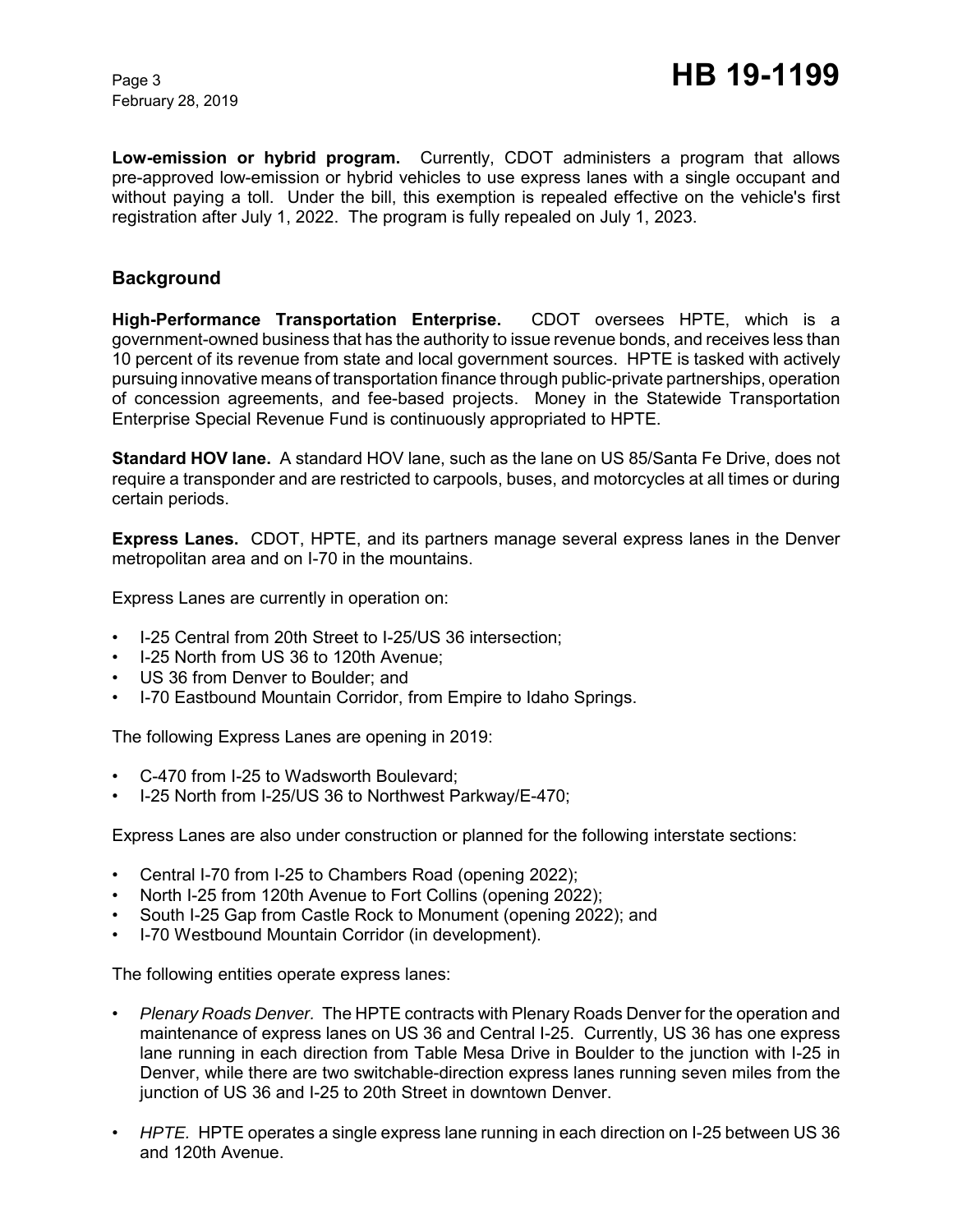• *CDOT.* CDOT manages the eastbound peak-period shoulder Express Lane on I-70 between Empire and Idaho Springs with federal permission. The lane is only open on weekends and holidays and is a shoulder lane when not in use.

**ExpressToll.** State law requires CDOT to standardize automatic vehicle identification systems used on express lanes to ensure that drivers can purchase and install one electronic identification device, such as a transponder, to use on all toll facilities. As a result, the HPTE entered into a tolling services agreement with the E-470 Public Highway Authority to provide tolling services through ExpressToll. Switchable transponders cost \$15, and a \$20 balance is required to open an online account. Free transponders are available for HOV-only travelers.

**Toll rates.** Express Lane toll rates vary depending on time of day, and whether the vehicle owner uses an ExpressToll transponder or relies on license plate tolling.

**Current low-emission or hybrid vehicle program**.CDOT began a limited low-emission or hybrid vehicle program in 2008 that allowed qualified vehicles owners to apply for a permit to use HOV/HOT lanes with a single occupant. Qualified and approved vehicles must display the required exemption permit and transponder. CDOT has reached its quota of 2,000 permits, with new applicants being placed on a waiting list.

**Traffic infraction.** A violator of these requirements commits an existing class A traffic infraction and is subject to a \$65 fine. If a violator is convicted of a third or subsequent offense within a 12 month period, the violator is subject to an enhanced penalty of \$125.

## **Data and Assumptions**

**Electric vehicles in Colorado**. This fiscal note assumes that there are 11,340 plug-in electric vehicles registered in Colorado, with 6,488 in their first three years of registration. Based on projections by the Colorado Energy Office, this fiscal note assumes there will be over 100,000 electric vehicles registered in Colorado by FY 2022-23. The fiscal note assumes that plug-in electric vehicles will account for up to 8 percent of all Express Lane trips by 2024.

**Average toll rate**. This fiscal note only estimates revenue impacts for the express lanes currently in operation. The fiscal note also assumes that all operational and under construction express lanes are toll lanes for which plug-in electric motor vehicles will pay one-half the amount of the usual toll rate. Table 2 below identities the estimated discounted express lane toll rates.

**Effective date.** This fiscal note assumes that DOR and CDOT may begin implementing the program on July 1, 2019.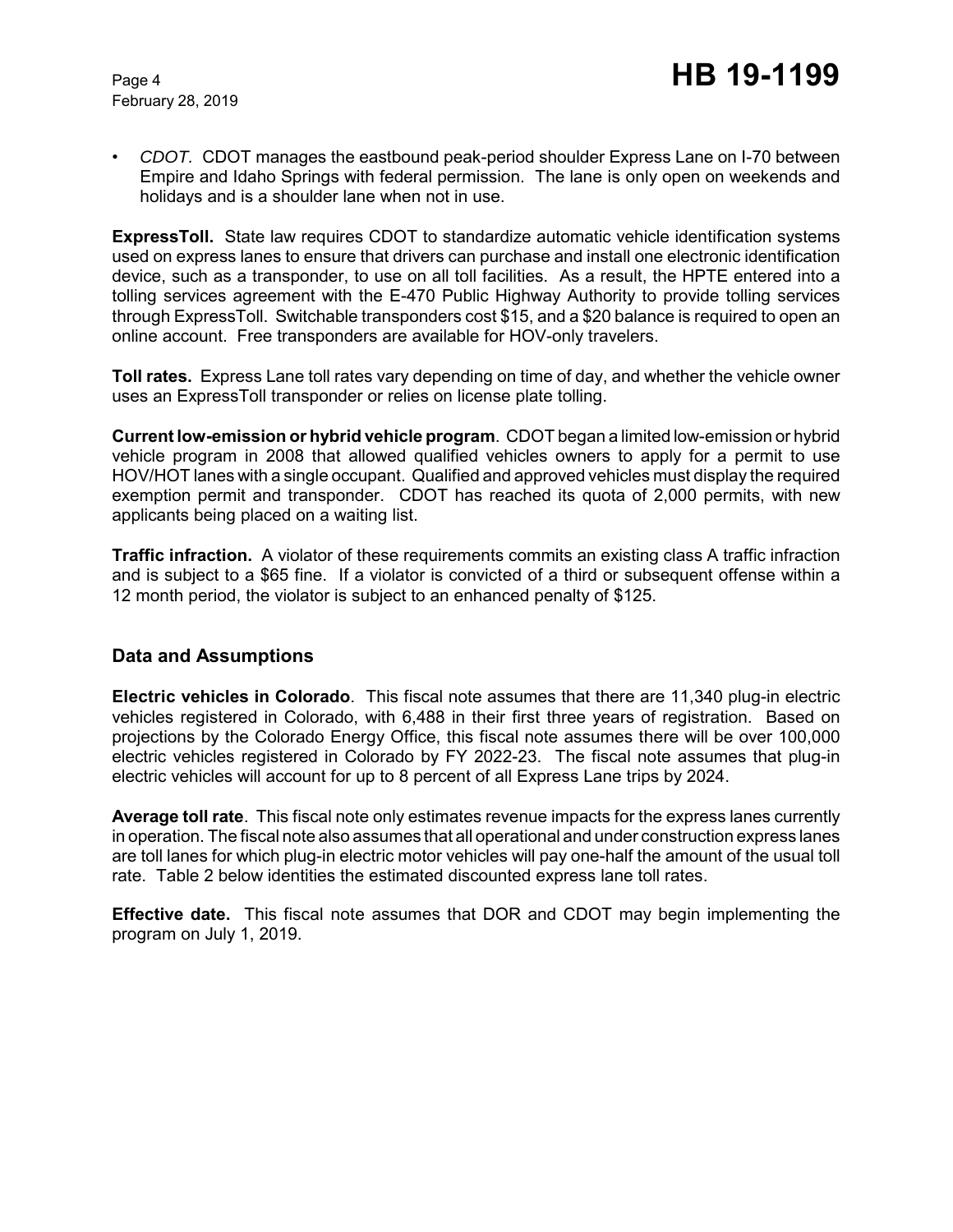| Corridor      | Average<br><b>Discounted Toll</b><br>Rate | <b>Annual EV Trips</b><br>FY 2020-21 | <b>Revenue Impact</b><br>FY 2020-21 |
|---------------|-------------------------------------------|--------------------------------------|-------------------------------------|
| $C-470$       | \$1.30                                    | 32,163                               | (\$41,812)                          |
| I-25 Central  | \$1.02                                    | 20,524                               | (\$20,935)                          |
| I-25 North    | \$0.87                                    | 80,938                               | (\$70,416)                          |
| I-70 Mountain | \$3.25                                    | 6,870                                | (\$22,328)                          |
| <b>US 36</b>  | \$1.25                                    | 41,291                               | (\$51,614)                          |
|               |                                           | <b>Total FY 2020-21</b>              | (\$207, 105)                        |

### **Table 2 FY 2020-21 Estimated EV Toll Revenue**

## **State Revenue**

The bill decreases state cash fund revenue in HPTE by \$207,105 in FY 2020-21. While the bill could increase fine revenue from civil penalties and court fees, the fiscal note assumes a negligible increase in fine revenue, which is discussed further below.

**Toll revenue assumptions.** The bill will decrease toll revenue to HPTE by \$207,105 in FY 2020-21. This fiscal note assumes vehicle participation will reach the bill's cap of 10,000 and 20,000 vehicles, respectively. In future fiscal years, if the program increases demand and the amount of traffic in express lanes, toll rates may increase to offset discounted rates.

**Fee impact on eligible plug-in electric vehicle owners who opt into the program**. Colorado law requires legislative service agency review of measures which create or increase any fee collected by a state agency. The bill creates a \$35 fee for plug-in electric vehicle owners who wish to participate in the program. The fee is exempt from TABOR. While the fiscal note assumes full participation in the program, any reduction in the number of vehicles participating in the program will result in reduced fee impacts. The table below identifies the fee impact of this bill, beginning in FY 2022-23. The fee is not authorized for the first two years of the program.

**Table 3 Fee Impact on Plug-in Electric Vehicle Owners Who Opt Into the Program**

| <b>Fiscal Year</b> | Type of Fee                | <b>Proposed</b><br>Fee | <b>Number</b><br><b>Affected</b> | <b>Total Fee</b><br>Impact |
|--------------------|----------------------------|------------------------|----------------------------------|----------------------------|
| FY 2022-23         |                            | \$35                   | 40,000                           | \$1,400,000                |
| FY 2023-24         | EV Express Lane Access Fee | \$35                   | 80,000                           | \$2,800,000                |
| FY 2024-25         |                            | \$35                   | 120,000                          | \$4,200,000                |

**Class A traffic infraction.** Beginning in FY 2020-21, this bill may minimally increase fine revenue to the Highway Users Tax Fund (HUTF), of which 65 percent goes to the State Highway Fund in CDOT. The bill may also minimally increase revenue to the Judicial Department from court fees. These impacts are expected to be negligible and have been excluded from this fiscal note.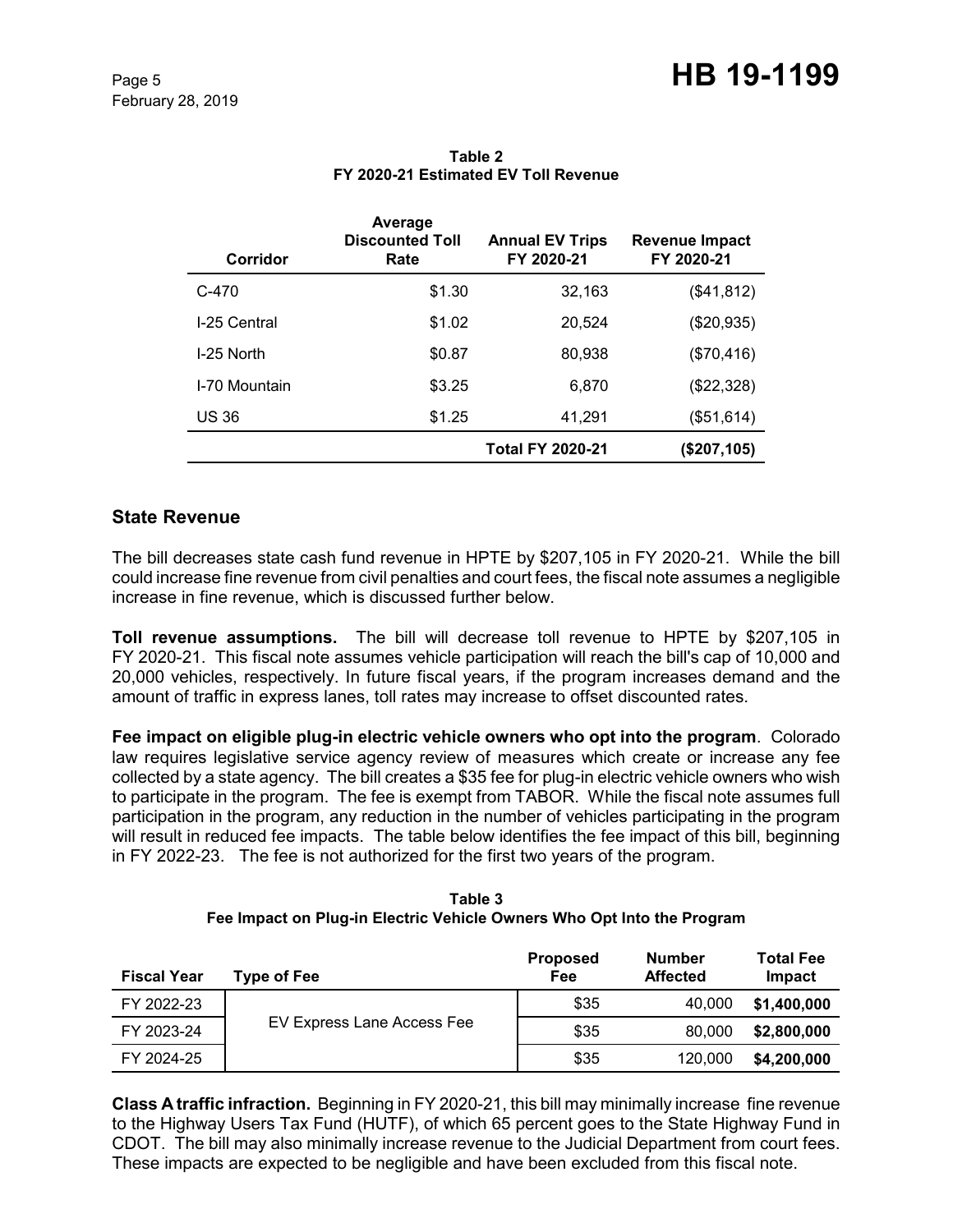# **State Expenditures**

The bill increase state cash fund expenditures for HPTE by \$1,704,000 in FY 2019-20 and up to \$72,549 in FY 2020-21 from the Statewide Transportation Enterprise Special Revenue Fund. In addition, the bill increases state cash fund expenditures for DOR by \$272,250 in FY 2019-20 only from the DRIVES Vehicle Services Account. Finally, the bill may increase workloads for the Department of Public Safety and the Judicial Department.

#### **Table 4 Expenditures Under HB 19-1199**

| <b>Cost Components</b>               |       | FY 2019-20  | FY 2020-21     |
|--------------------------------------|-------|-------------|----------------|
| <b>Department of Transportation</b>  |       |             |                |
| E-470 Software and Integration Costs |       | \$1,504,000 |                |
| C-470 Traffic and Revenue Analysis   |       | \$200,000   |                |
| Debt Obligations                     |       |             | up to \$72,549 |
| <b>CDOT (Subtotal)</b>               |       | \$1,704,000 | up to \$72,549 |
| <b>Department of Revenue</b>         |       |             |                |
| <b>Computer Programming</b>          |       | \$272,250   |                |
| DOR (Subtotal)                       |       | \$272,250   |                |
|                                      | Total | \$1,976,250 | up to \$72,549 |

**Department of Transportation**. The bill will increase expenditures in CDOT by \$1,704,000 in FY 2019-20 and up to \$72,549 in FY 2020-21. Additional information on CDOT expenditures are outlined below.

- *E-470.* E-470 requires one-time computer programming and integration costs of \$1,504,000 to update their computer system in order to identify vehicles in the program. As discussed above, HPTE entered into a tolling services agreement with the E-470 Public Highway Authority to provide tolling services through ExpressToll. Cost estimates are based on a similar system implementation for HOV 3+ and motorcycle access in 2017.
- *C-470 traffic and revenue analysis.* HPTE requires \$200,000 to conduct a traffic and revenue analysis for the ongoing C-470 Express Lane project. The U.S. Department of Transportation provided a \$107 million Transportation Infrastructure Finance and Innovation Act (TIFIA) loan for the project and will require an updated traffic forecast and revenue model to determine if the program will adversely affect the project's traffic and revenue assumptions. It is assumed that HPTE will hire a traffic consultant at a cost of \$150,000 and that HPTE's financial advisor will require \$50,000 to update the revenue models.
- *HPTE contractual obligations.* The bill may increase HPTE expenditures to met contractual debt obligations. HPTE has outstanding obligations with Plenary Roads Denver on the US 36 and I-25 Central corridors and with Bank of America Merrill Lynch on North I-25 and I-70 Mountain Express corridors. HPTE is contractually obligated to compensate Plenary Roads Denver for any lost toll revenue. It is estimated HPTE will compensate Plenary Roads Denver for up to \$72,549 in FY 2020-21. In addition, if a change in law results in increased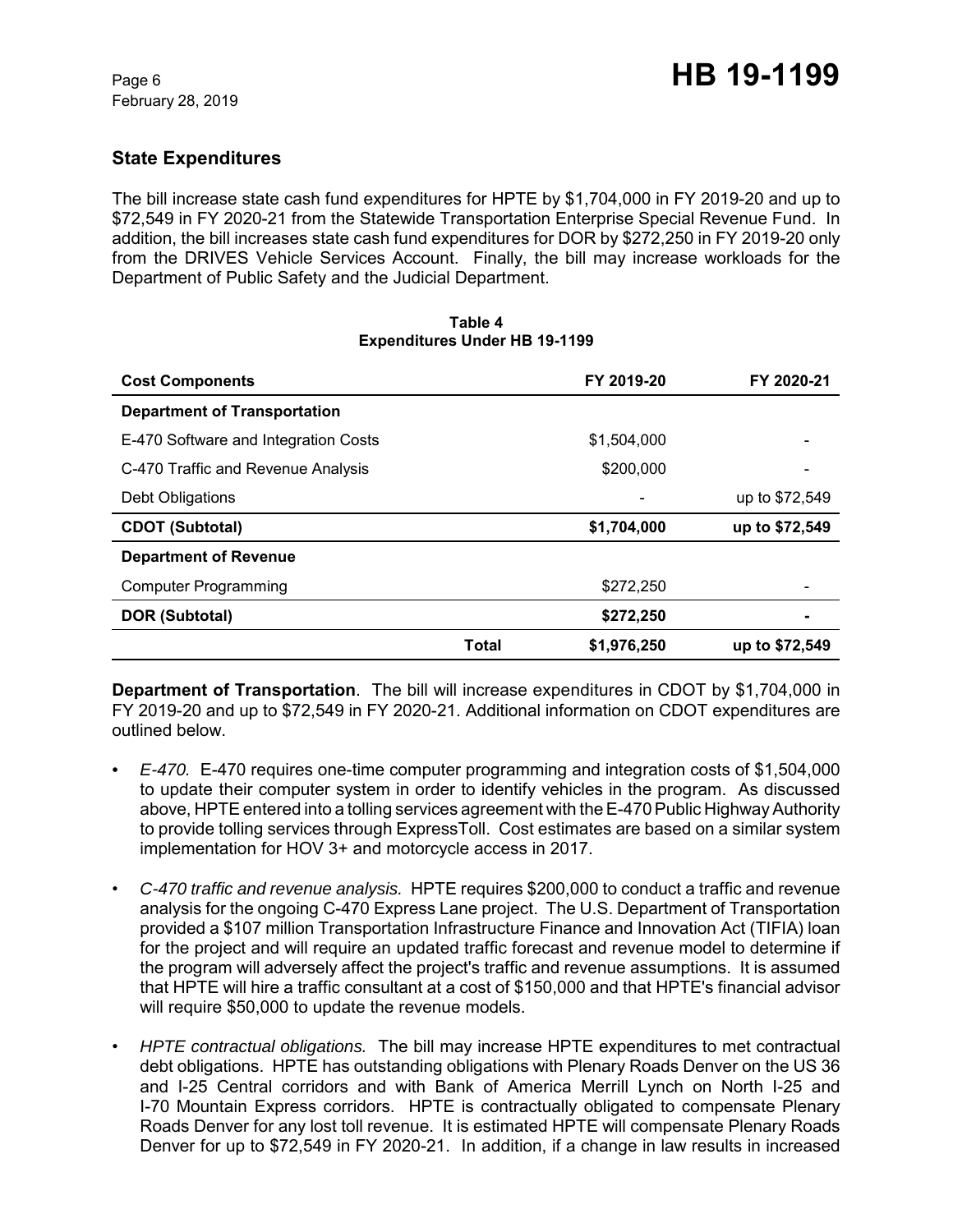volumes without additional revenue, HPTE may need to obtain a loan from CDOT with interest to meet its contractual loan obligations with Bank of America Merrill Lynch. For informational purposes, these loan amounts are \$23.6 million (North I-25) and \$25.0 million (I-70 Mountain)

• *Workload impacts.* CDOT and HPTE workload will increase to implement and administer the program, to promulgate rules, and report to the General Assembly. This increase can be accomplished within existing resources.

In addition, the bill may increase borrowing costs for CDOT on future express lane project financing due to overall decreased capacity limits.

**Department of Revenue.** In FY 2019-20, the Department of Revenue requires one-time programming costs of \$272,250 to update the Driver License, Record, Identification and Vehicle Enterprise Solutions (DRIVES) system to process fee payment, and to electronically notify HPTE and authorized agents of eligible vehicle owners and which owners have paid the fee. Programming costs are calculated at 1,210 hours at a rate of \$225 per hour. Additionally, workload will increase in DOR to update rules, forms, manuals, and the department's website to reflect the change in law, as well as provide training to authorized agents, Title and Registration Section staff, call center employees, and law enforcement. Any workload increases or costs associated with these activities can be accomplished within existing appropriations. Should a change in funding be required for any agency or division within DOR, the fiscal note assumes it will be addressed through the annual budget process.

**Department of Public Safety.** The bill may increase workload for the Colorado State Patrol in the Department of Public Safety to enforce provisions of the bill. This increase can be accomplished within existing resources.

**Judicial Department***.* This bill may increase workload for the trial courts in the Judicial Department to process additional case filings. Overall, it is assumed that this workload can be accomplished within existing appropriations. Should a change in funding be required for any agency or division within the Judicial Department, the fiscal note assumes it will be addressed through the annual budget process.

## **Local Government**

**Authorized county agents.** The bill will increase costs for county clerks to collect and remit the \$35 fee for plug-in electric vehicles. These cost have not been estimated for this fiscal note, but will vary based on jurisdiction.

**HUTF fine revenue.** The bill may minimally increase local government HUTF revenue beginning in FY 2019-20. HUTF revenue generated by traffic fines is distributed to counties (26 percent) and municipalities (9 percent) for transportation needs.

**Denver County Court.** The bill may increase workload for the Denver County Court, which is managed and funded by the City and County of Denver, to process additional cases under the bill.